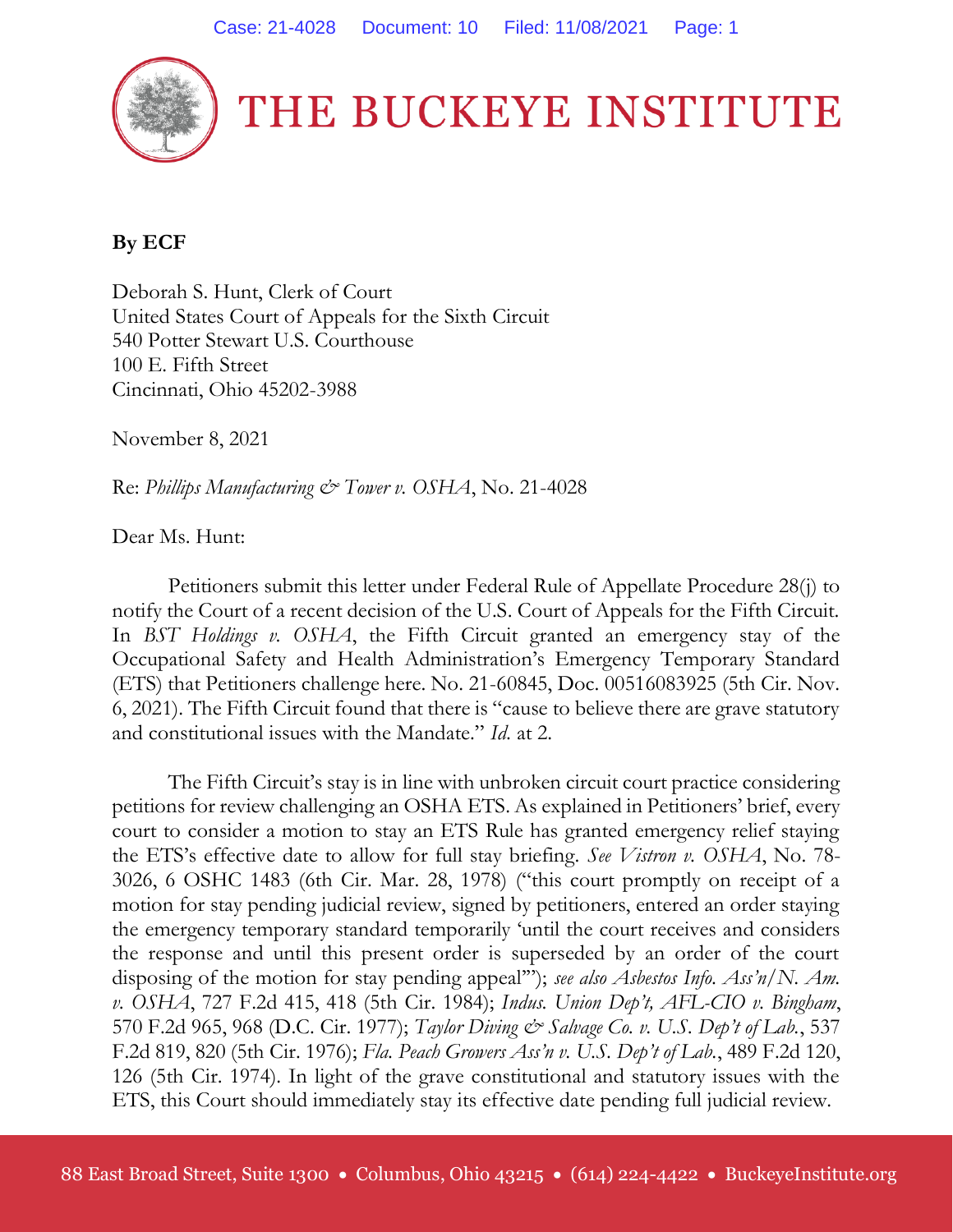Respectfully Submitted,

/s/ Robert Alt Robert Alt (0091753) The Buckeye Institute 88 East Broad Street, Suite 1300 Columbus, OH 43215 (614) 224-4422 robert@buckeyeinstitute.org

Patrick Strawbridge Ten Post Office Square 8th Floor South PMB #706 Boston, MA 02109 patrick@consovoymccarthy.com

Jeffrey M. Harris Daniel Shapiro CONSOVOY MCCARTHY PLLC 1600 Wilson Blvd., Ste. 700 Arlington, VA 22209 (703) 243-9423 jeff@consovoymccarthy.com daniel@consovoymccarthy.com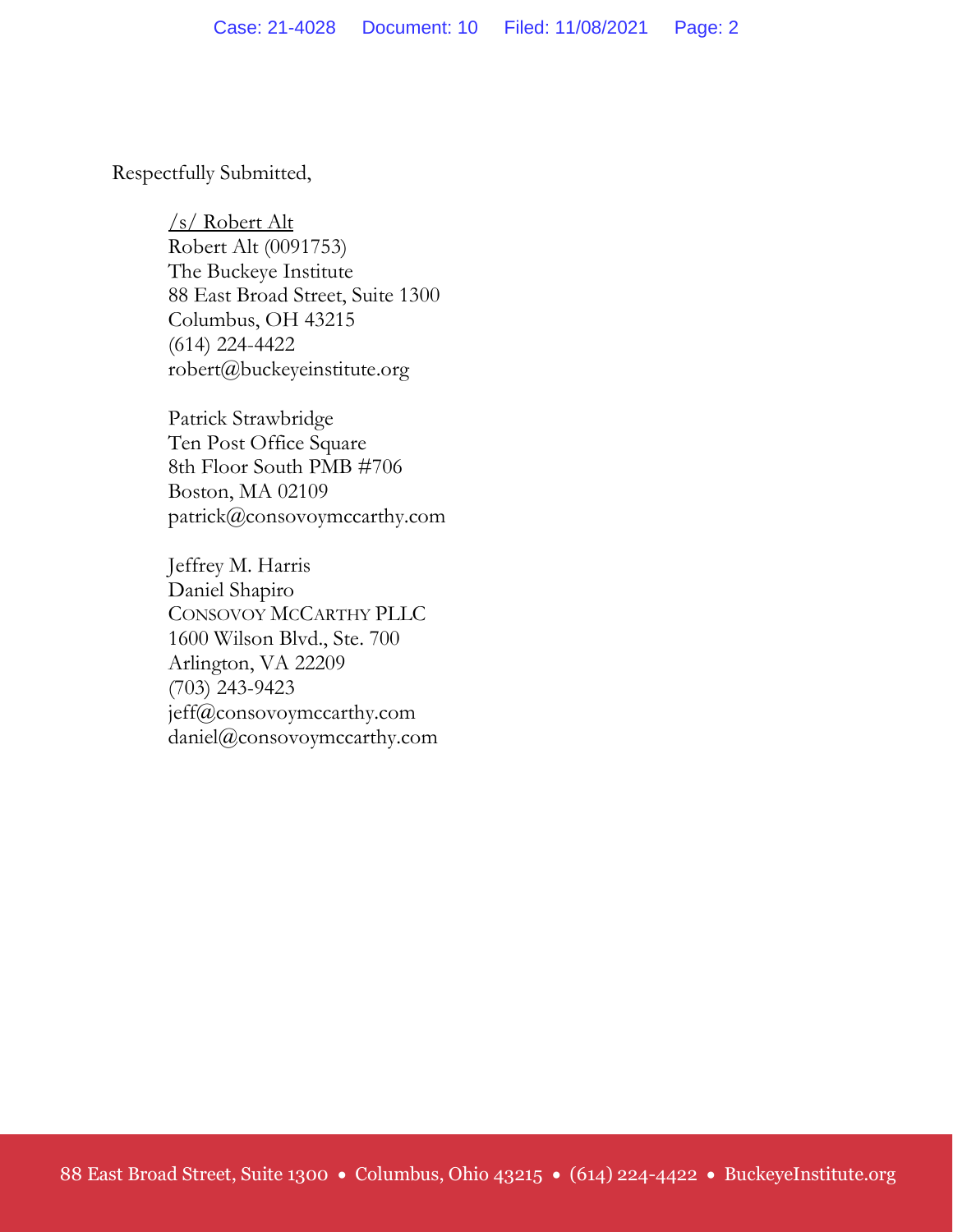## **CERTIFICATE OF SERVICE**

I hereby certify that on November 8, 2021, I caused the foregoing letter to be served via the Court's CM/ECF system on all registered counsel.

/s/ Robert Alt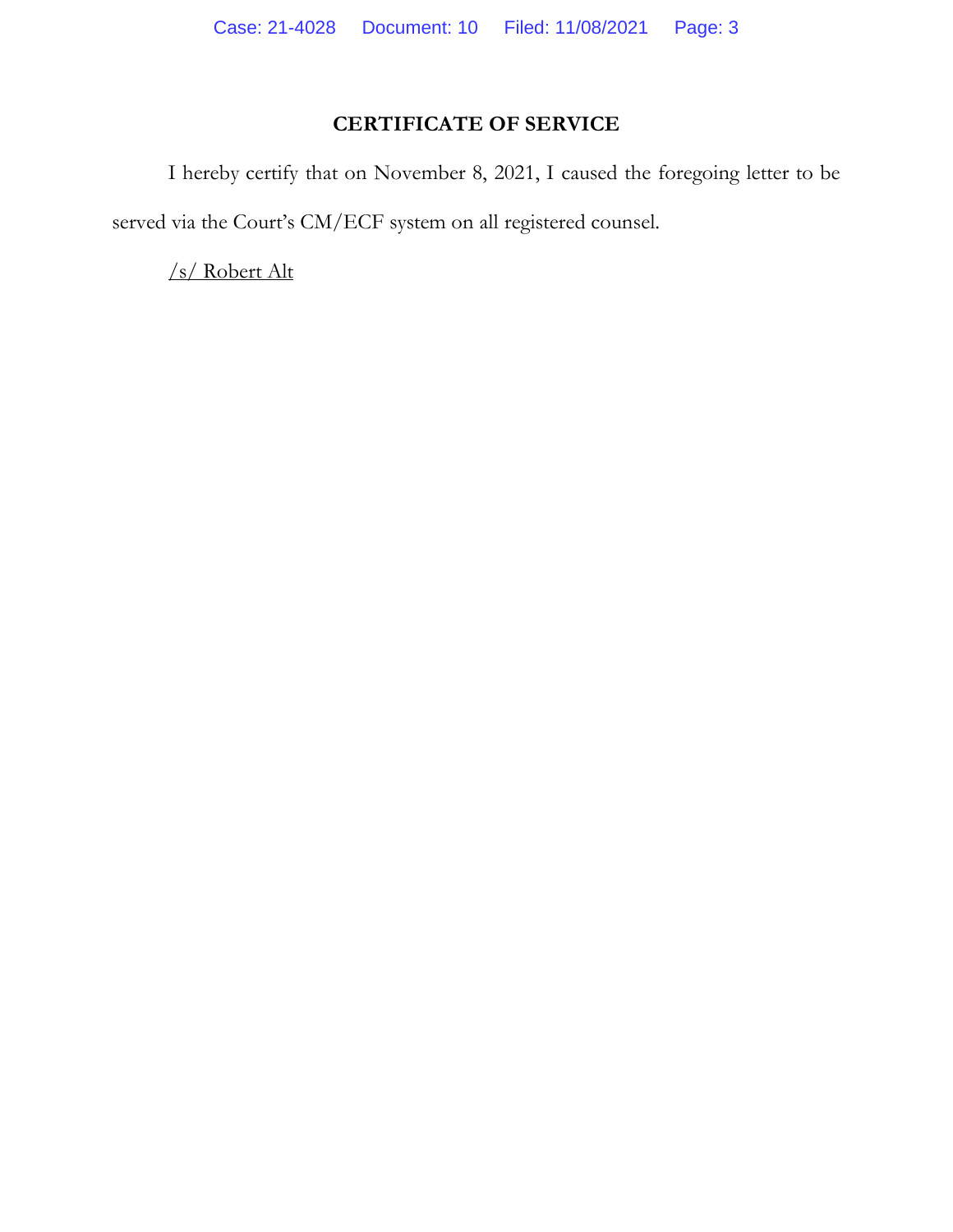## United States Court of Appeals for the Fifth Circuit

United States Court of Appeals Fifth Circuit

**FILED** November 6, 2021

No. 21-60845

Lyle W. Cayce Clerk

BST Holdings, L.L.C.; RV Trosclair, L.L.C.; Trosclair Airline, L.L.C.; Trosclair Almonaster, L.L.C.; Trosclair and Sons, L.L.C.; Trosclair ; Trosclair, Incorporated; Trosclair Carrollton, L.L.C.; Trosclair Claiborne, L.L.C.; Trosclair Donaldsonville, L.L.C.; Trosclair Houma, L.L.C.; Trosclair Judge Perez, L.L.C.; Trosclair Lake Forest, L.L.C.; Trosclair Morrison, L.L.C.; Trosclair Paris, L.L.C.; Trosclair Terry, L.L.C.; Trosclair Williams, L.L.C.; Ryan Dailey; Jasand Gamble; Christopher L. Jones; David John Loschen; Samuel Albert Reyna; Kip Stovall; Answers in Genesis, Incorporated; American Family Association, Incorporated; Burnett Specialists; Choice Staffing, L.L.C.; Staff Force, Incorporated; Leadingedge PERSONNEL, LIMITED; STATE OF TEXAS; HT STAFFING, LIMITED; DOING BUSINESS AS HT GROUP; THE STATE OF Louisiana; Cox Operating, L.L.C.; Dis-Tran Steel, L.L.C.; Dis-Tran Packaged Substations, L.L.C.; Beta Engineering, L.L.C. Optimal Field Services, L.L.C.; The STATE OF MISSISSIPPI; GULF COAST RESTAURANT GROUP, INCORPORATED; THE STATE OF SOUTH CAROLINA; THE STATE of Utah; Word of God Fellowship, Incorporated, doing busines as Daystar Television Network,

*Petitioners*,

*versus*

Occupational Safety and Health Administration, United States Department of Labor; United States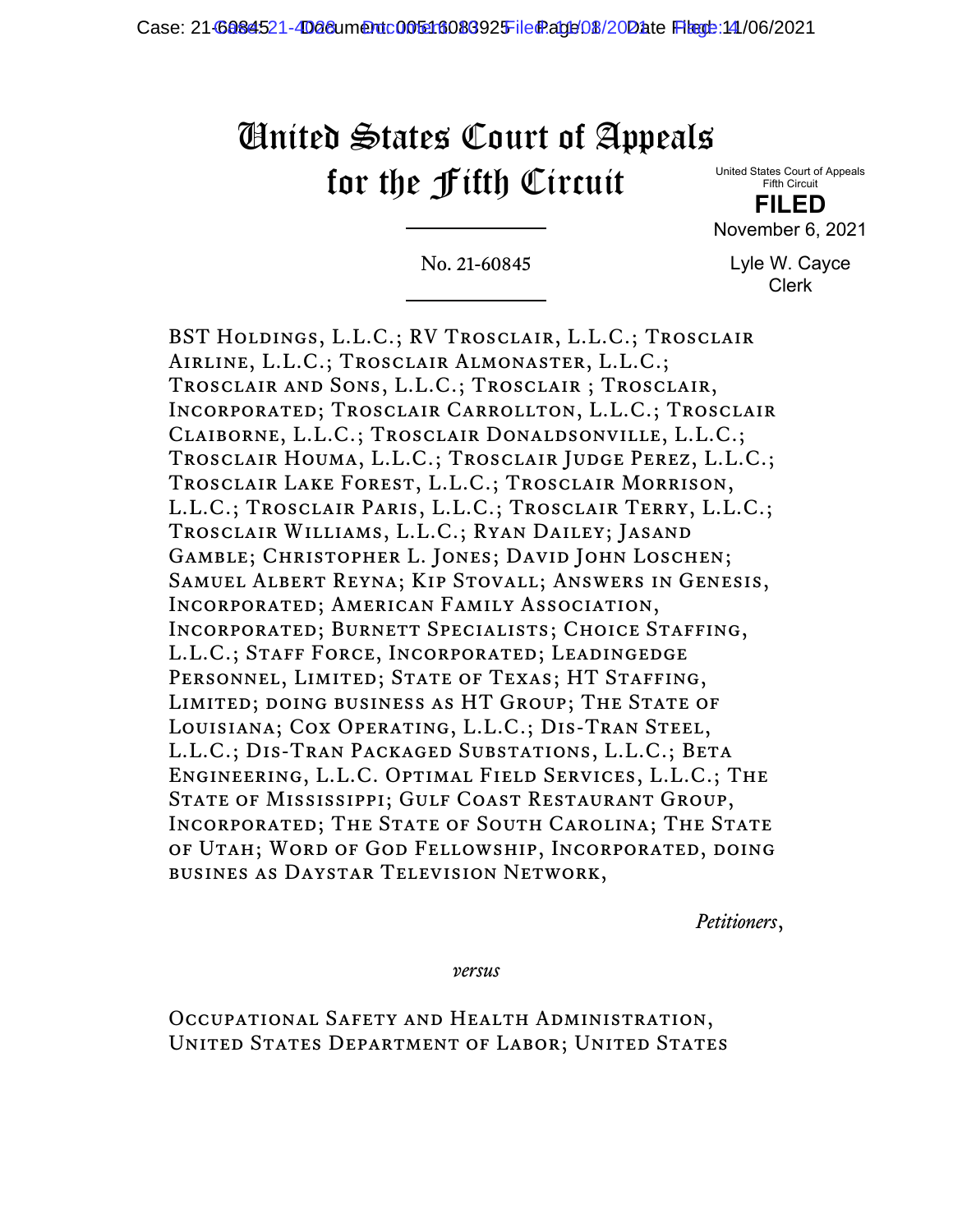No. 21-60845

Department of Labor; Martin J. Walsh, Secretary, U.S. Department of Labor; Douglas Parker, in his Official Capacity as Assistant Secretary of Labor for Occupational Safety and Health,

*Respondents*.

Petition for Review of Occupational Safety and Health Administration Emergency Temporary Standard

Before JONES, DUNCAN, and ENGELHARDT, *Circuit Judges*. PER CURIAM:[\\*](#page-4-0)

Before the court is the petitioners'<sup>[1](#page-4-1)</sup> emergency motion to stay enforcement of the Occupational Safety and Health Administration's November 5, [2](#page-4-2)021 Emergency Temporary Standard<sup>2</sup> (the "Mandate") pending expedited judicial review.

Because the petitions give cause to believe there are grave statutory and constitutional issues with the Mandate, the Mandate is hereby STAYED pending further action by this court.

<span id="page-4-0"></span><sup>\*</sup> Pursuant to 5TH CIRCUIT RULE 47.5, the court has determined that this opinion should not be published and is not precedent except under the limited circumstances set forth in 5TH CIRCUIT RULE 47.5.4.

<span id="page-4-1"></span><sup>&</sup>lt;sup>1</sup> This order addresses only the emergency motion filed by the above-captioned petitioners. Going forward, the Clerk of Court shall ensure that all related motions and petitions in this court be consolidated under this case number, and that all parties including the Government—make all related filings in this case.

<span id="page-4-2"></span><sup>2</sup> *See* COVID-19 Vaccination and Testing; Emergency Temporary Standard, 86 Fed. Reg. 61,402 (Nov. 5, 2021) (to be codified at 29 C.F.R. pts. 1910, 1915, 1917, 1918, 1926, and 1928).